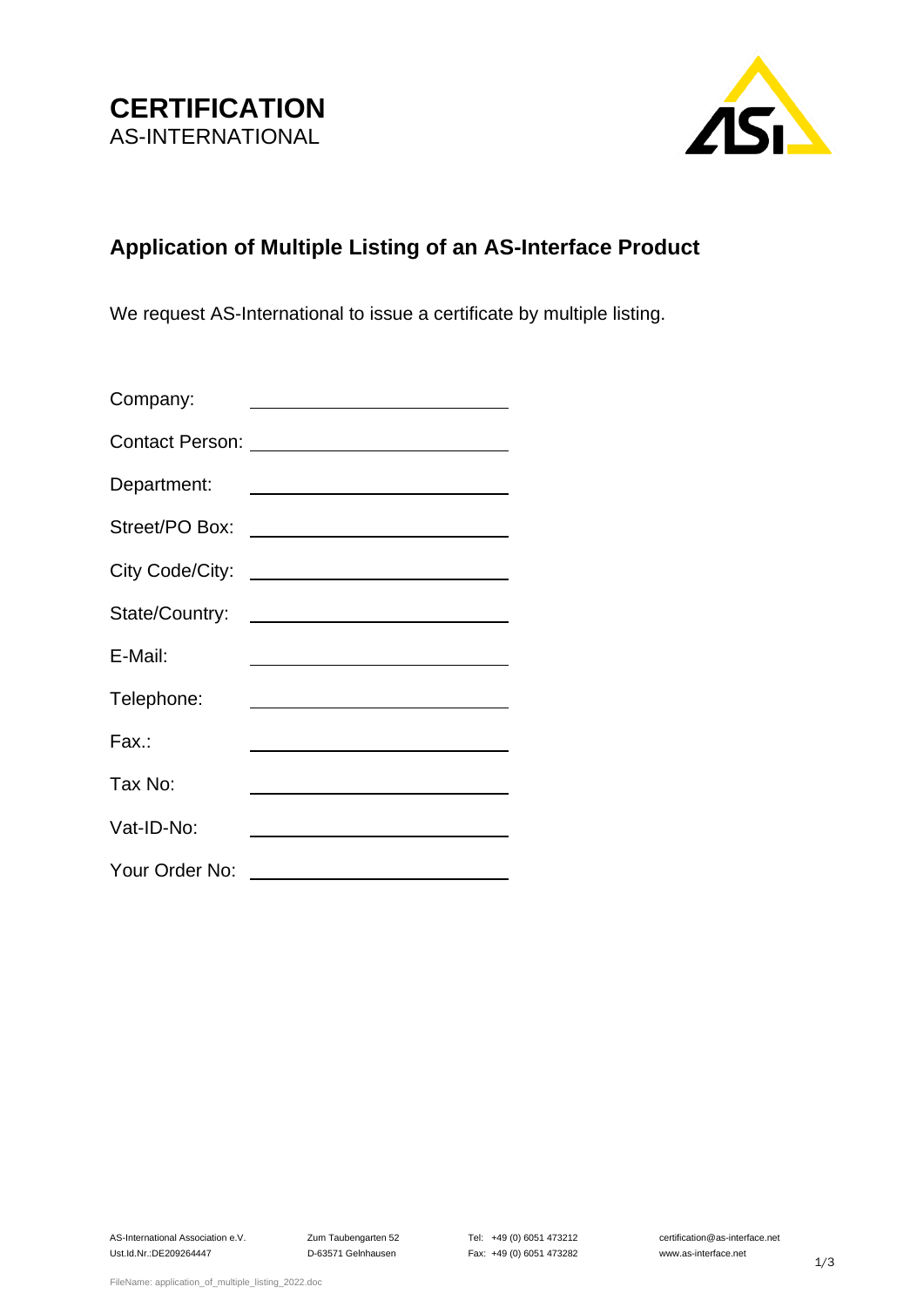**CERTIFICATION** AS-INTERNATIONAL



| The Certificate shall be issued:                                                                                                            |  |  |  |  |
|---------------------------------------------------------------------------------------------------------------------------------------------|--|--|--|--|
| in: $\Box$ English<br>German / English joint Version<br>$\mathbf{1}$<br>for the AS-Interface component(s):                                  |  |  |  |  |
| proposal for the description on the certificate, English text                                                                               |  |  |  |  |
| proposal for the description on the certificate, German text                                                                                |  |  |  |  |
| Product type number: Profile: Profile:                                                                                                      |  |  |  |  |
| If a public list of "certified products" is provided by AS-International Association, the<br>product(s) shall be:                           |  |  |  |  |
| included<br>$\Box$ not included<br>$\Box$ not included before: $\Box$                                                                       |  |  |  |  |
| $\Box$ AS-International shall report the certificate on Twitter as follows:                                                                 |  |  |  |  |
| "Neues AS-Interface Zertifikat für "Company Name", "Device description as stated<br>above"<br>(optional with product link ________________) |  |  |  |  |
| $\Box$ on day of issue<br>not before: <u>______</u>                                                                                         |  |  |  |  |
| <b>Product information:</b>                                                                                                                 |  |  |  |  |
| Additional test report no: _____________ by test laboratory: ___________________                                                            |  |  |  |  |
| The product(s) is (are) based on the product ___________________________________<br>of certificate number: __________________(ZU-number).   |  |  |  |  |

## **Necessary Attachments:**

Manufacturer's Declaration, Data Sheet of listed product.

Ust.Id.Nr.:DE209264447 D-63571 Gelnhausen Fax: +49 (0) 6051 473282 www.as-interface.net

AS-International Association e.V. Zum Taubengarten 52 Tel: +49 (0) 6051 473212 certification@as-interface.net